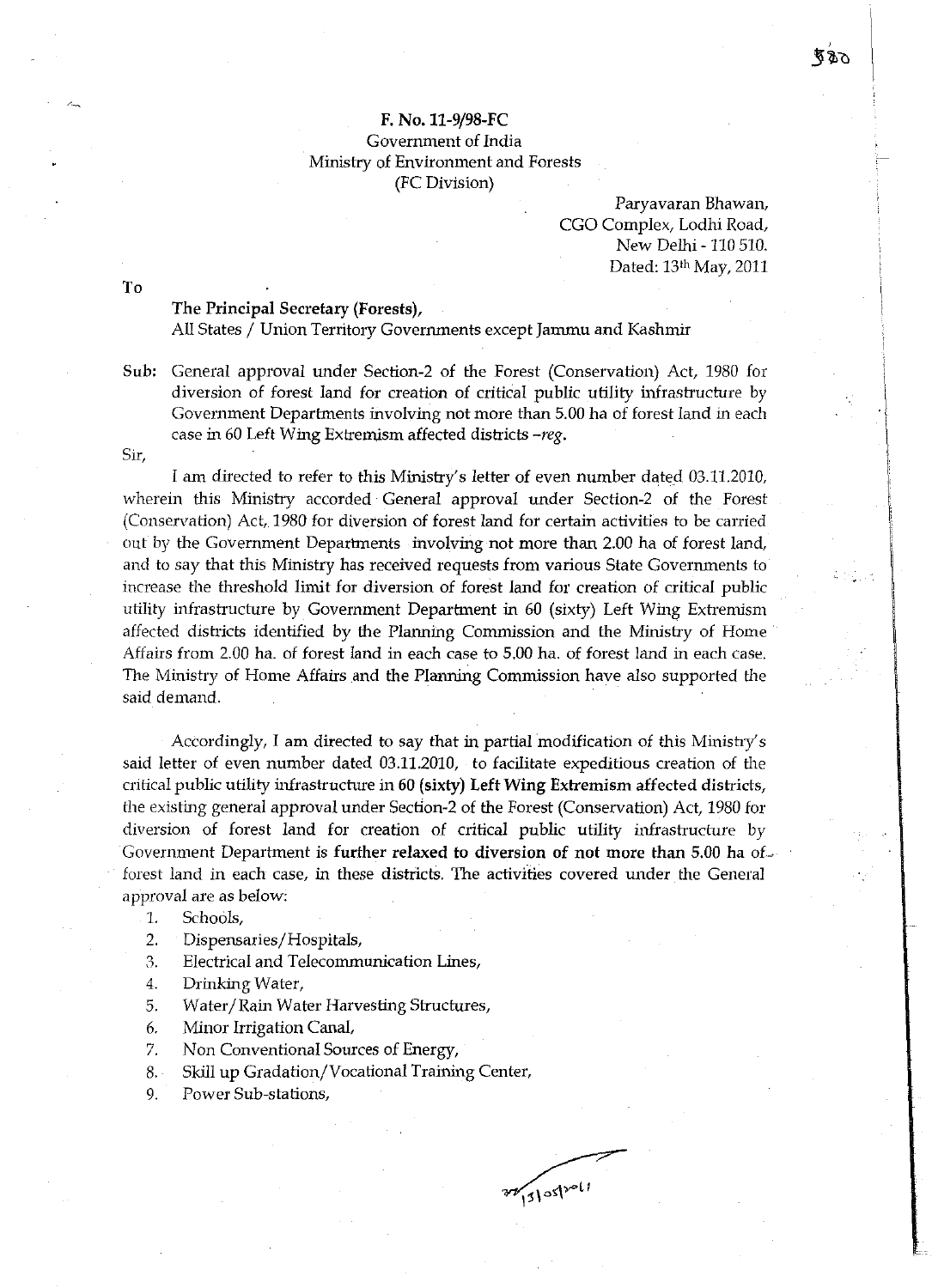- 10. Rural roads
- 11. Communication Posts:
- 12. Police establishments like Police Stations / Outposts / Border Outposts / Watch Towers in sensitive area (identified by Ministry of Home Affairs); and
- 13. Underground laying of optical fibre cables, telephone lines & drinking water supply lines.

The General Approval shall be subject to fulfillment of the following conditions:

- (i) It shall be applicable to only 60 Left Wing Extremism affected districts identified by the Planning Commission and the Ministry of Home Affairs (List enclosed);
- (ii) All the terms and conditions stipulated by this Ministry in its letters of even number dated 03.01.2005 and 11.09.2009, wherein this Ministry accorded general approval under the Forest (Conservation) Act, 1980 for creation of the public utility infrastructure by Government Departments;
- (iii) All the terms and conditions stipulated by this Ministry in its letters of even number dated 16.10.2000 and 08.04.2009, wherein this Minishy accorded general approval under the Forest (Conservation) Act, 1980 for underground laying of optical fiber cables, telephone lines and drinking water supply lines;
- (iv) The State Government shall realize cost of cost to raise compensatory afforestation and NPV at the rates as applicable in each case as per the guidelines issued by this
- Ministry and transfer the same to the Ad-hoc CAMPA;<br>A copy of the each approval accorded by the State/<br>general approval shall be endorsed to the concern A copy of the each approval accorded by the State/UT Government under the general approval shall be endorsed to the concerned Regional office of the Ministry and the CEO, Ad-hoc CAMPA for their information and record;
	- The State/Government shall follow the procedure for processing such cases stipulated in the Forest (Conservation) Rule, 2003;
		- (vii) The instant general approval is not applicable to the diversion of forest land in protected areas;
		- (viii) The each State/UT Government shall submit the six monthly reports for the period ending on 30th June and 31st December containing details of all forest land diverted under the general approval accorded by this Ministry along with the status of the actual utilization of the forest land so diverted for the stated purpose; and
		- (ix) The general approval shall be valid till 31.12.2015.

Encl.: As above

Yours faithfully,

Yours faithfully,

(H.C. Chaudhary) Assistant Inspector General of Forests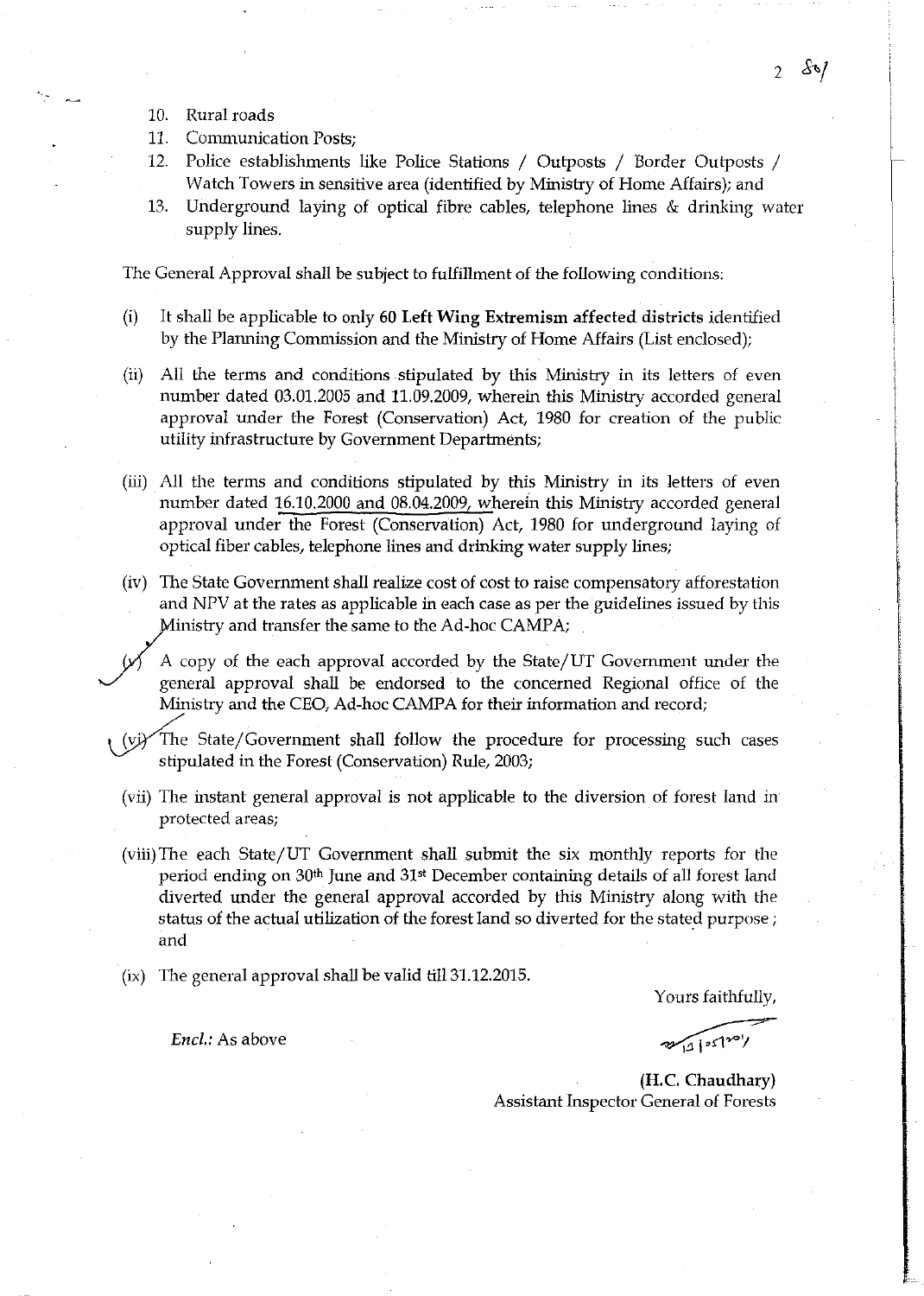## Copy to:-

- 1. The Director, Prime Minister's Office, New Delhi for kind information.
- 2. The Secretary (Coordination), Cabinet Secretariat, New Delhi.<br>3. The Secretary, Ministry of Home Affairs, New Delhi.
- The Secretary, Ministry of Home Affairs, New Delhi.
- 4. The Member-Secretary, Planning Commission, New Delhi.
- 5. The Secretary, Ministry of Rural Development, New Delhi.<br>6. The Secretary, Ministry of Tribal Affairs, New Delhi.
- The Secretary, Ministry of Tribal Affairs, New Delhi.
- 7. All PCCFs / Nodal Officers, all State/UT Governments except Jammu and Kashmir.
- 8. All Regional Offices, Ministry of Environment & Forests.
- 9. Director General of Police, All State/UT Governments except Jammu and Kashmir.
- 10. All Assistant Inspector General of Forests in Forest Conservation Division, MoEF.
- 11. . Dy. Secretary, R.O. (HQ), Ministry of Environment & Forests, New Delhi.
- 12. File No. *2-1j2003-FC.*
- 13. Guard File.

(H.C. Chaudhary)  $/$  Delhi.<br>  $\overbrace{ }$ <br>  $\overbrace{ }$  L.C. Chaudhary)

Assistant Inspector General of Forests

3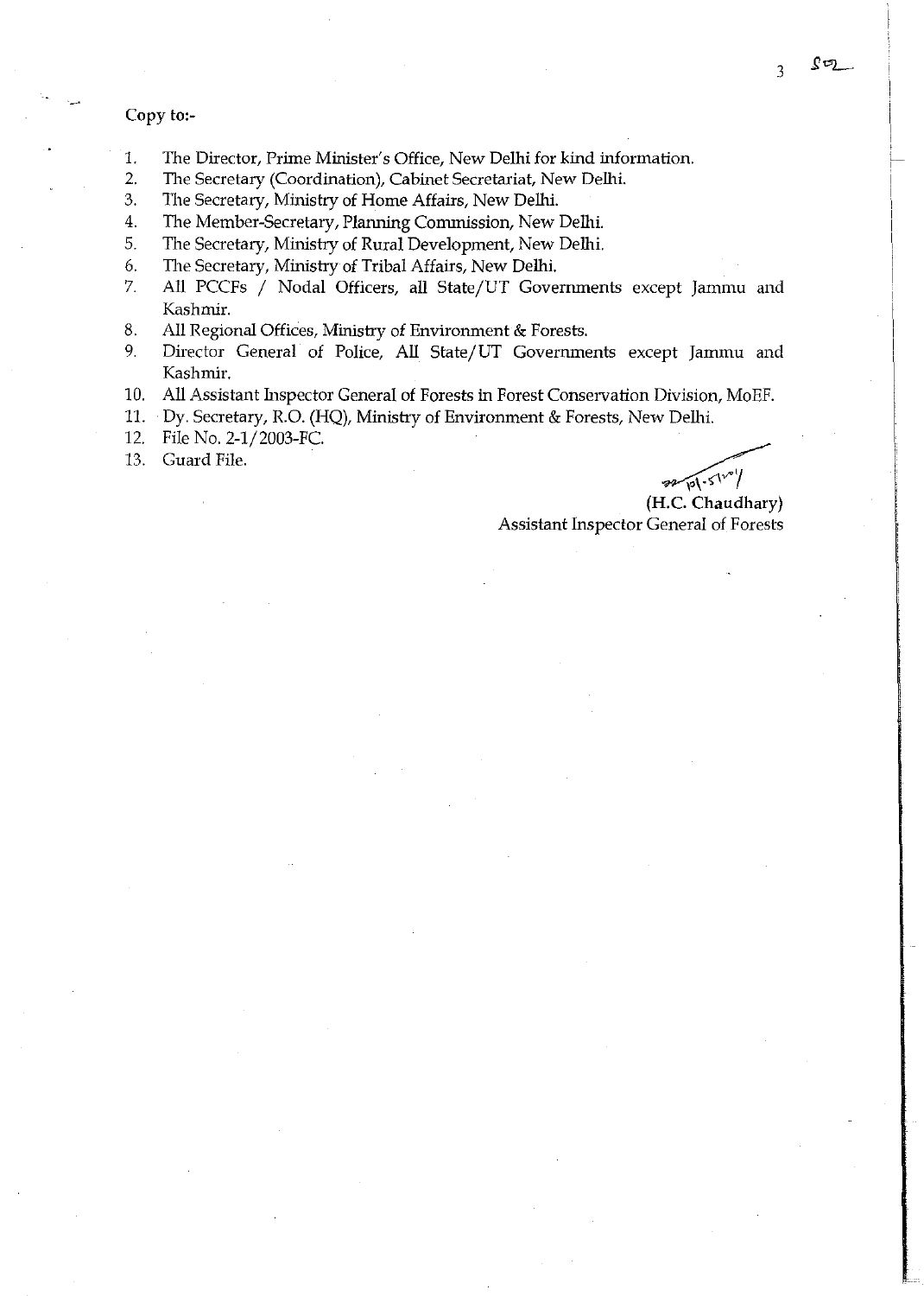| SI.<br>No.     | <b>State</b>   | <b>District</b>  |
|----------------|----------------|------------------|
| 1              | Andhra Pradesh | Khammam          |
| $\overline{2}$ |                | Adilabad         |
| 3              | Bihar          | Aurangabad       |
| $\overline{4}$ |                | Arwal            |
| 5              |                | Nawada           |
| 6              |                | Jehanabad        |
| 7              |                | Gaya             |
| 8              |                | Rohtas           |
| 9              |                | Jamui            |
| 10             | Chhattisgarh   | <b>Bastar</b>    |
| 11             |                | Bijapur          |
| 12             |                | Jashpur          |
| 13             |                | Kawardha         |
| 14             |                | Koriya           |
| 15             |                | Dantewada        |
| 16             |                | Kanker           |
| 17             |                | Narayanpur       |
| 18             |                | Rajnandgaon      |
| 19             |                | Surguja          |
| 20             | Jharkhand      | Garhwa           |
| 21             |                | Gumla            |
| 22             |                | Hazaribagh       |
| 23             |                | Koderma          |
| 24             |                | Latehar $(N)$    |
| 25             |                | Ramgarh          |
| 26             |                | Saraikela (n)    |
| 27             |                | Simdega(n)       |
| 28             |                | Pachim Singhbhum |
| 29             |                | Purbi Singhbhum  |
| 30             |                | Bokaro           |
| 31             |                | Chatra           |
| 32             |                | Lohardaga        |
| 33             |                | Palamu           |
| 34             | Madhya Pradesh | Balaghat         |
| 35             |                | Anuppur          |
| 36             |                | Dindori          |
| 37             |                | Mandla           |
| 38             |                | Seoni            |
| 39             |                | Shahdol          |
| 40             |                | Sidhi            |
| 41             |                | Umaria           |

## State-Wise List of Sixty Left Wing Extremism Affected Districts Identified by the Planning Commission and the Ministry of Home Affairs

Walashall